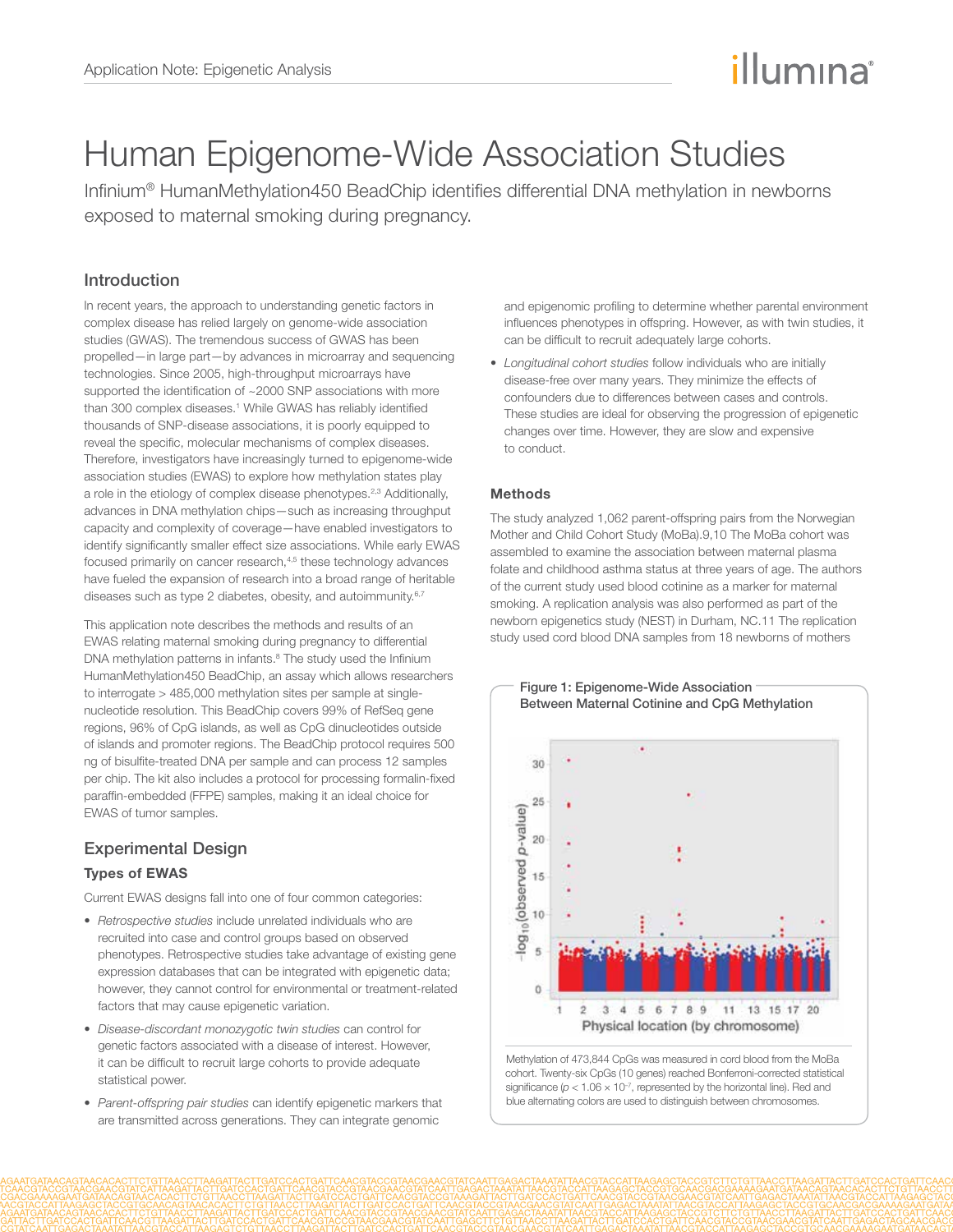#### Table 1: Differential Methylation in Cord Blood DNA in Relation to Maternal Cotinine

| Chr® | Gene            | CpG        | Unadjusted |       |          | Median methylation<br>by cotinine category <sup>d</sup> |       |        |       |
|------|-----------------|------------|------------|-------|----------|---------------------------------------------------------|-------|--------|-------|
|      |                 |            | Coaf®      | SE€   | p-Value  | Undetectable                                            | Low   | Medium | High  |
|      | GFI1            | cg10399789 | $-0.07$    | 0.01  | 4.08E-13 | 0.759                                                   | 0.755 | 0.727  | 0.716 |
|      | GFI1            | cg09662411 | $-0.111$   | 0.012 | 2.26E-20 | 0.730                                                   | 0.733 | 0.669  | 8.654 |
|      | GFI1            | cg06338710 | $-0.112$   | 0.013 | 1,34E-18 | 0.801                                                   | 0.800 | 0.754  | 0.733 |
|      | GFIT            | cg18146737 | $-0.28$    | 0.024 | 2.42E-30 | 0.877                                                   | 0.875 | 0.771  | 0.738 |
|      | GFI1            | cg12876356 | $-0.182$   | 0.016 | 2.29E-30 | 0.731                                                   | 0.732 | 0.627  | 0.605 |
|      | GFIT            | cg18316974 | $-0.243$   | 0.024 | 6.43E-24 | 0.921                                                   | 0.923 | 0.856  | 0.841 |
|      | GFIT            | cg09935388 | $-0.196$   | 0.015 | 1.05E-38 | 0.708                                                   | 0.707 | 0.580  | 0.564 |
|      | GFI1            | cg14179389 | $-0.184$   | 0.017 | 5.38E-28 | 0.242                                                   | 0.246 | 0.154  | 0.158 |
| 5    | AHRR            | 0023067299 | 0.075      | 0.012 | 4.21E-10 | 0.789                                                   | 0.789 | 0.813  | 0.837 |
| 5    | AHRR            | cg03991871 | $-0.057$   | 0.008 | 2.04E-11 | 0.841                                                   | 0.839 | 0.820  | 0.818 |
| 5    | AHRR            | cg05575921 | $-0.202$   | 0.015 | 285E-39  | 0.883                                                   | 0.874 | 0.829  | 0.784 |
| 5    | AHRR            | cg21161138 | $-0.045$   | 0.007 | 1.52E-11 | 0.718                                                   | 0.715 | 0.701  | 0.679 |
| 6    | HLA-DPB2        | cg11715943 | $-0.053$   | 0.009 | 1.00E-08 | 0.842                                                   | 0.833 | 0.824  | 0.820 |
|      | <b>MYD1G</b>    | cg19089201 | 0.083      | 0.013 | 3.22E-10 | 0.925                                                   | 0926  | 0.932  | 0.944 |
|      | MY01G           | c022132788 | 0.18       | 0.021 | 1.98E-18 | 0.932                                                   | 0.935 | 0.951  | 0.966 |
|      | MYO1G           | cg04180046 | 0.073      | 0.008 | 8.76E-20 | 0.441                                                   | 0.446 | 0.484  | 0.508 |
|      | MY01G           | cg17803068 | 0.145      | 0.016 | 8.51E-19 | 0.713                                                   | 0.721 | 0.774  | 0.813 |
| ч    | ENSG00000225718 | cg04596670 | $-0.063$   | 0.009 | 1.29E-11 | 0.623                                                   | 0.607 | 0.597  | 0.574 |
|      | CNTNAP2         | cg25949550 | $-0.075$   | 0.007 | 4.15E-30 | 0.113                                                   | 0.109 | 0.097  | 8.892 |
| 8    | ĐCT 1           | cg03346806 | $-0.038$   | 0.007 | 3.08E-08 | 0.801                                                   | 0.795 | 0.793  | 0.779 |
| 14   | TTC7B           | cg18655025 | $-0.041$   | 0.007 | 2.07E-08 | 0.854                                                   | 0.847 | 0.841  | 0.836 |
| 15   | CYP1A1          | cg05549655 | 0.064      | 0.01  | 2.96E-10 | 0.189                                                   | 0.188 | 0.221  | 0.226 |
| 15   | CYP1A1          | cg22549041 | 0.096      | 0.016 | 4.52E-09 | 0.385                                                   | 0.379 | 0.414  | 0.475 |
| 15   | CYP1A1          | cg11924019 | 0.044      | 0.008 | 2.62E-08 | 0.434                                                   | 0.430 | 0.457  | 0.475 |
| 15   | CYP1A1          | cc18092474 | 0.066      | 0.012 | 1.10E-08 | 0.510                                                   | 0.504 | 0.549  | 0.573 |
| 21   | RUNX1           | cg12477880 | 0.159      | 0.026 | 1.02E-09 | 0.088                                                   | 0.102 | 0.110  | 0.158 |

Methylation was measured in the MoBa study population. CpGs with Bonferroni-corrected statistical significance ( $p < 1.06 \times 10^{-7}$ ) are listed, sorted by chromosome and position. <sup>a</sup>Chromosome. <sup>6</sup>Regression coefficient. *"Standard error for regression coefficient*. <sup>4</sup>Maternal plasma cotinine (nmol/L) measured around gestational week 18 (undetectable ≤ 0; low > 0–56.8; moderate > 56.8–388; high > 388). Values > 56.8 nmol/L indicate active smoking.

with self-reported smoking during pregnancy and 18 controls with no maternal smoking reported. Bisulfite conversion was performed for all DNA samples using commercially available kits (Zymo Research). Methylation status was measured at 485,577 CpGs in cord blood using the Infinium HumanMethylation450 BeadChip. Illumina GenomeStudio® Methylation Module v1.0 software was used to calculate the methylation level at each CpG as a beta value.12 The analysis reported the detection *P* value for each beta, representing the difference between the signal for a given probe and background (where background is calculated as the average for all negative controls).

## Analysis and Results

#### Data Analysis

To facilitate analysis of results obtained from the HumanMethylation450 BeadChip assay, Illumina provides two sources of SNP data: the HumanMethylation450 BeadChip manifest file and a more comprehensive Supplementary SNP list that is updated every 3 months. These resources can be accessed from the MyIllumina customer portal. Information from the Supplementary SNP list can be imported directly into the methylation module of GenomeStudio analysis software.

The final statistical model in this study included variables that were

associated with cotinine  $(p < 0.1)$  and possibly related to methylation levels, such as maternal age, maternal education, and parity. The results were adjusted for childhood asthma status at three years of age, although this made little difference in the results.

All NEST samples and CpGs passed quality control. The researchers used unadjusted linear regression models to examine the association between maternal smoking during pregnancy and methylation in newborn cord blood at each of the 26 CpGs that were significantly associated with plasma cotinine ( $p < 1.06 \times 10^{-7}$ ) in the MoBa population, and they calculated a one-sided *p* value for each CpG. After applying a Bonferroni correction for 26 tests, the level of significance was adjusted to 0.0019.

To assess the potential impact of variation according to white blood cell subtype, the researchers measured DNA methylation using the HumanMethylation450 BeadChip in 21 cord blood samples collected at the same facilities as the NEST samples that had been separated, while fresh, into mononuclear cells (MN) and polymorphonuclear cells (PM) using Lympholyte®-poly (Cedarlane Laboratories Limited, Hornby, Ontario). A paired *t*-test was used to evaluate differential methylation between PM and MN cell types for the top 26 CpGs.

The researchers employed a single CpG lookup approach to compare these results with those from other methylation studies. A CpG with a *p* value < 0.05 was considered to be statistically significant. All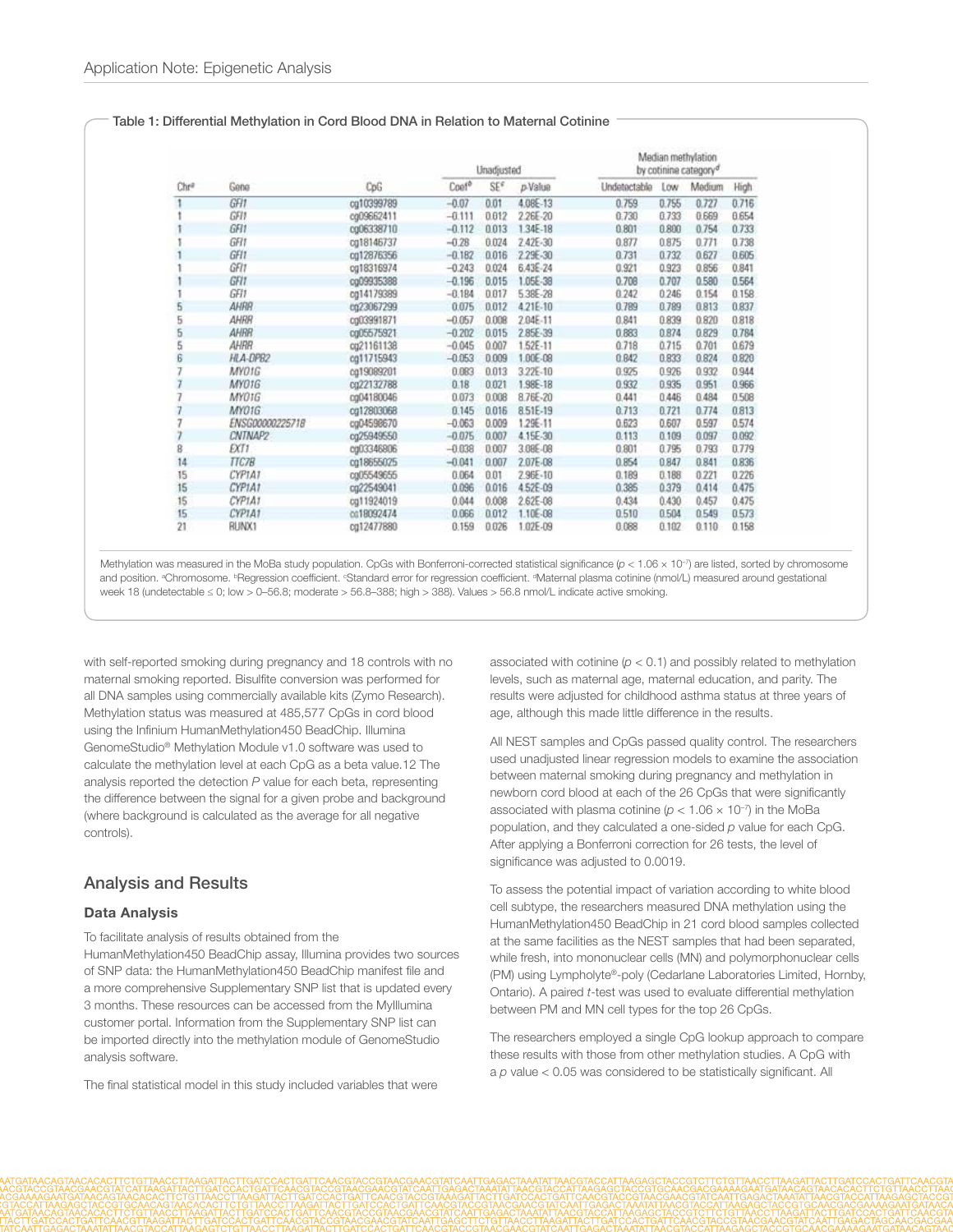

statistical analyses were performed using R (R Development Core Team 2010) and Bioconductor<sup>13</sup> packages.

#### Epigenome-Wide and Replication Analyses Results

The researchers observed statistically significant associations between maternal smoking during pregnancy and altered methylation levels in offspring based on maternal plasma cotinine levels and methylation in cord blood. These changes occured in 26 CpGs that mapped to 10 genes in the MoBa cohort. These CpGs met strict Bonferronicorrected statistical significance ( $p < 1.06 \times 10^{-7}$ ; Figure 1). In the NEST cohort, despite the small sample size ( $n = 18$ ), researchers found a striking degree of replication, with estimates for 21 of the 26 identified CpGs showing *P* values < 0.05 (Table 1). Five of the CpGs met the criteria for strict Bonferroni-corrected statistical significance. Two of the CpGs were located in *CYP1A1* and one in *AHRR*, genes known to be involved in detoxification pathways for tobacco smoke. In addition, two CpGs were identified in *GFI1*, a gene that has not been previously implicated in a response to tobacco smoke. The magnitude of the differences between smokers and non-smokers in NEST, and those between women with plasma cotinine > 56.8 nmol/L versus ≤ 56.8 nmol/L in MoBa, were very similar (Figure 2).

In this study, maternal smoking also displayed a dose-dependent association with lower methylation of *AHRR* CpGs and higher methylation of *CYP1A1* CpGs in newborn cord blood. These opposite

effects are biologically relevant, because the two genes have opposing functions in the AhR pathway.<sup>14</sup> Notably a previous study—which also used the HumanMethylation450 BeadChip—showed lower methylation levels at the same CpGs in adult smokers.15 Thus, the data demonstrate that functionally important methylation changes in some adult smokers may already be present at birth due to maternal smoking during pregnancy.

The authors report that the HumanMethylation450 BeadChip offers greatly improved coverage over the previous HumanMethylation27 BeadChip: none of the 26 CpGs identified in this study were present on the HumanMethylation27 BeadChip.

#### Future Directions

Early EWAS focused primarily on highly pronounced epigenetic modifications associated with cancer. As this study demonstrates, EWAS can also offer significant insight into lower effect size epigenetic modifications occurring *in utero*. The increasing availability of CpG methylation information and associated high-resolution methylation maps for various tissue types will enable EWAS for many diseases. The efforts of the International Human Epigenome Consortium (IHEC) will play a key role in this regard.

Integration of EWAS and GWAS data will also enable a powerful view into the underlying causes of complex diseases. The